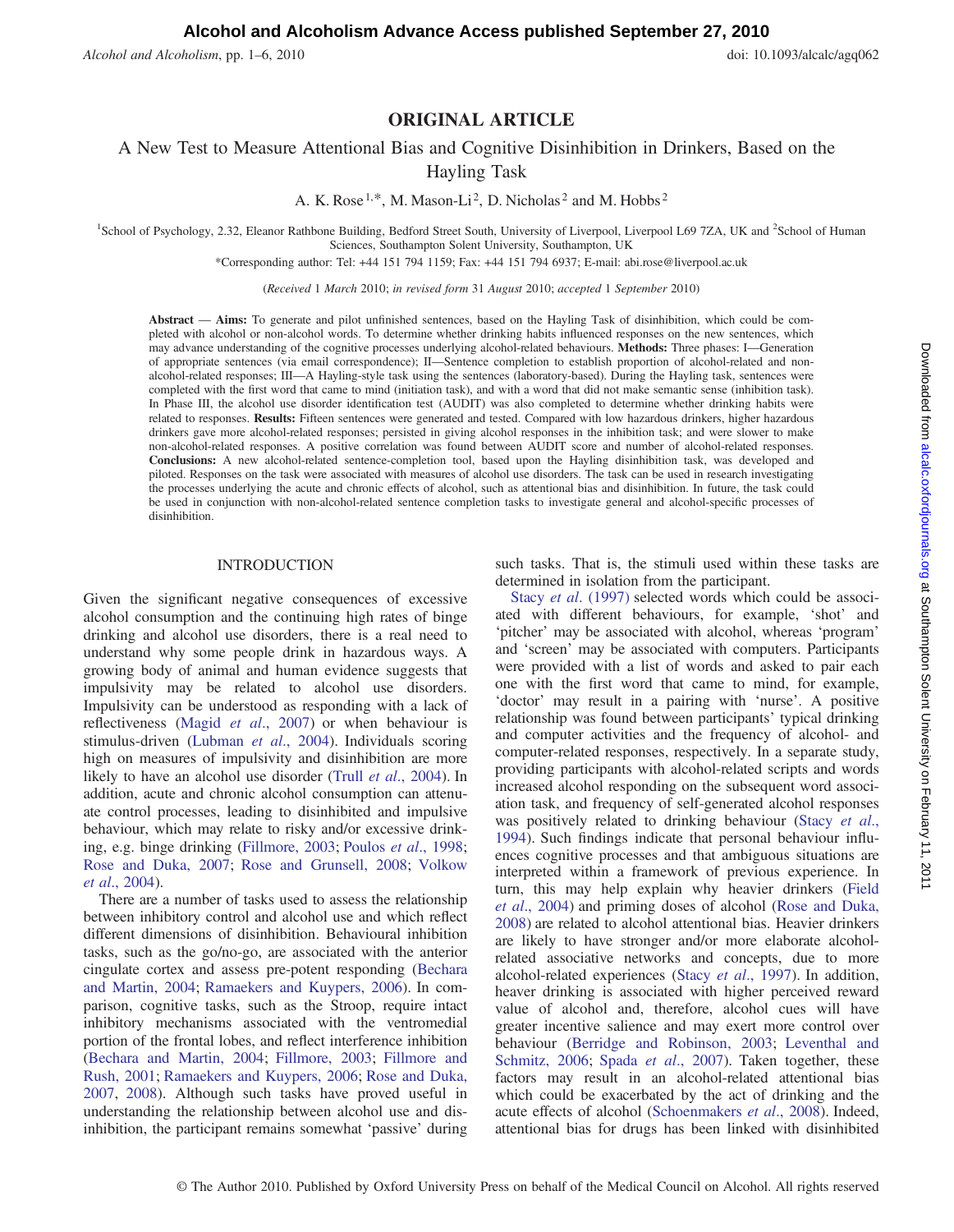<span id="page-1-0"></span>and excessive drug-related behaviour (Field et al[., 2008](#page-4-0)). It would, therefore, be useful to have a task in which responses are self-generated (Stacy et al[., 1994,](#page-5-0) [1997](#page-5-0)) to look at cognitive biases, but which could also assess other important factors, such as disinhibition.

The Hayling task is a theory-driven test of inhibition, employing sentence completion methods [\(Burgess and](#page-4-0) [Shallice, 1996;](#page-4-0) [Shallice and Burgess, 1996\)](#page-5-0). The participant is given a list of sentences and asked to complete each sentence with the first word which comes to mind. This is called the 'initiation task' and measures general response type. Subsequently, the participant is asked to inhibit a semantically correct word and complete the sentences with an unrelated word. This is called the 'inhibition task' and measures response disinhibition and perseveration. This task differs from the work of Stacy et al[. \(1994](#page-5-0), [1997\)](#page-5-0), which was more based on word association, in that there are clear correct and incorrect responses and participants must, in some instances, inhibit their automatic response.

Research indicates that impairment of the anterior frontal lobe is associated with greater error rates on both the initiation and inhibition phases of the task [\(Burgess and Shallice, 1996\)](#page-4-0). Alcohol dependence is associated with impaired frontal lobe function (Chen et al[., 2007;](#page-4-0) [Tekin and Cummings, 2002](#page-5-0)) and detoxified alcoholics, compared with control participants, are likely to respond to the Hayling inhibition measure with words that are related to the expected word (Noel et al[., 2001](#page-4-0)). A subsequent study demonstrated a relationship between relapse after detoxification and poor performance on the Hayling task but not on measures of abstract reasoning or episodic memory. Detoxified alcoholics who had relapsed after 3 months showed the greatest perseveration of semantically appropriate responses during the inhibition phase. In addition, imaging data revealed lower <sup>99m</sup>Tc-Bicisate SPECT uptake in the bilateral middle frontal gyrus (BA47) within the relapsed participants (Noel et al[., 2002](#page-4-0)). The abstaining and relapsed participants did not differ on a range of other factors, including alcohol behaviour prior to detoxification, number of prior detoxifications, anxiety or depression.

The current work sought to develop an alcohol-related tool, based on the original Hayling task, which may be used in conjunction with the Hayling task in future research. The tool was developed so that, although sentences could be completed with alcohol words, there was no priming of alcohol responses as in Stacy et al.'[s \(1994](#page-5-0), [1997\)](#page-5-0) work. We were interested in several factors: the natural tendency to complete sentences with alcohol-related words; the ability to suppress pre-potent responding and whether this ability differs between alcohol- and non-alcohol-related words; and how such effects are influenced by the individual's typical drinking habits.

## MATERIALS AND METHODS

The research was approved by the King's College, London Central Ethics Committee and participants provided informed consent.

#### Participants

One hundred and twenty students and associates of Southampton Solent University and King's College London

took part in the research: 37 males and 83 females aged 18– 64 years (mean =  $24.1$ ; SD =  $8.7$ ). Ten participants did not give their age.

Eighty of these participants completed Phase II (19 males, 18–64 years  $[mean = 25.5; SD = 9.9]$  whereas the remaining 40 (18 male, 18–28 years [mean = 20.6; SD = 2.8]) completed Phase III. Phase III participants also completed the Alcohol Use Disorders Identification Test (AUDIT: [Babor](#page-4-0) et al[., 2001\)](#page-4-0) and were classed as 'higher hazardous' or 'lower hazardous' drinkers determined by a median split of AUDIT scores. The lower hazardous drinkers scored between one and 11 on the AUDIT (mean =  $5.6$ ; SD =  $3.1$ ) and therefore met the criteria of low risk/hazardous drinkers. The higher hazardous drinkers scored between 12 and 30  $(mean = 19.5; SD = 4.8)$ , meeting the criteria for harmful drinking, or possible dependence.

## Procedures

## Phase I: Sentence generation

Emails were sent out at several UK-based universities asking for sentences that the respondents felt could be completed by alcohol- or non-alcohol-related words. The emails were sent using a 'viral' strategy; recipients were asked to forward on the email to friends and colleagues. From the responses received (~55 sentences which made grammatical sense), sentences were placed into matching categories and a title given to each group. The research team generated 15 sentences which represented these categories.

## Phase II: Proportion of alcohol- and non-alcohol-related words

Participants were presented with the 15 incomplete sentences (Table 1). Sentences were completed via email. Participants were instructed to complete the sentence quickly, i.e. not to think too much about their answer, with the first word that came to mind. The data yielded counts for the number of alcohol-related and non-alcohol-related words given for each sentence. One data point was missing for the sentences.

Table 1. Percentage of alcohol-related words provided to complete sentences (Phase II and III)

| Sentence                                                               | n    | % Alcohol-related<br>responses |
|------------------------------------------------------------------------|------|--------------------------------|
| 1. The man bought a pint of                                            | 120  | 72.5                           |
| 2. She drank a glass of                                                | 120  | 57.5                           |
| 3. The woman ordered an orange juice and                               | 120  | 35.8                           |
| 4. The man asked the waiter for a                                      | 120  | 16.7                           |
| 5. In the UK, 18 is the legal age to $\dots$                           | 120  | 68.3                           |
| 6. When he went to the beach on a hot summer's                         | 120  | 9.2                            |
| day he always made sure to bring the                                   |      |                                |
| 7. She asked if he wanted a can of                                     | 120  | 33.3                           |
| 8. France is well know for its                                         | 119  | 42.5                           |
| 9. After going out with friends last week she was                      | 120  | 51.7                           |
| $SO \ldots$                                                            |      |                                |
| 10. Duty free is good for buying cheap                                 | 120. | 54.2                           |
| 11. Supermarkets stock cans of                                         | 120  | 20.8                           |
| 12. Ice goes well with                                                 |      | 120 40.0                       |
| 13. A famous American drink is                                         | 120  | 40.0                           |
| 14. With dinner most people drink                                      | 120  | 53.3                           |
| 15. On a hot day nothing is quite as refreshing as<br>$a$ cold $\dots$ | 120  | 40.0                           |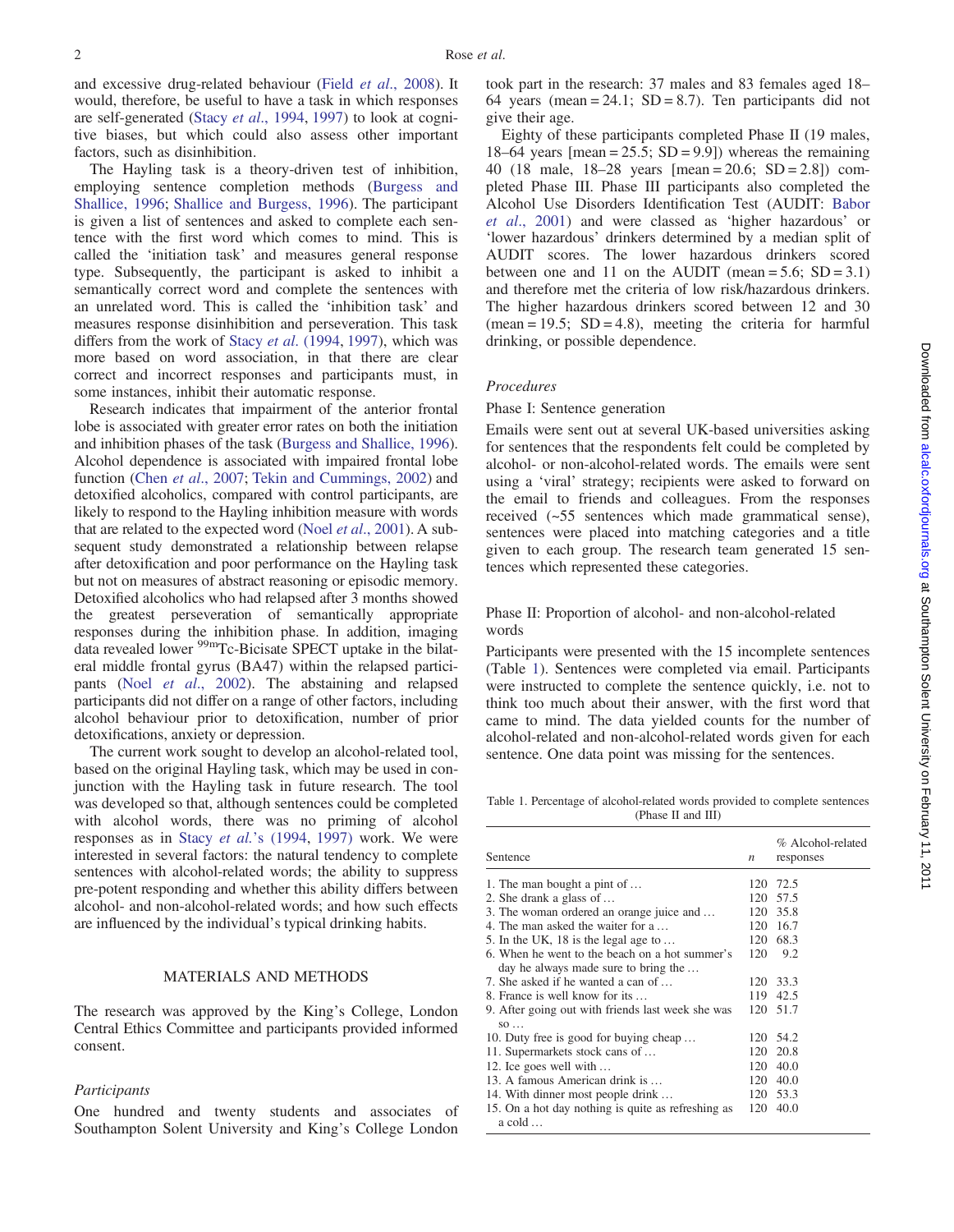## Phase III: Impact of drinking habits on response type

Emulated the Hayling task using the same 15 sentences in a laboratory setting. Participants completed the AUDIT before the two versions of the sentence completion exercise. In the Initiation Version, participants were required to complete the sentences with the first word that came to mind that made semantic sense (e.g. She drank a glass of 'wine/water'). In the Inhibition Version, participants were asked to provide a word that did not make semantic sense (She drank a glass of 'elephant'). The sentences were read aloud by the researcher at Southampton Solent University. The researcher wrote down the participant's response (word) and recorded response latency using a stopwatch for each sentence. Participants were instructed not to think too much about their answers and to respond as quickly as possible. There was no reaction time data for six participants in Phase III.

#### Analysis

The number of alcohol-related responses provided in Phases II  $(n = 80)$  and III  $(n = 40)$  were counted to yield the percentage of alcohol-related responses for each question.

In Phase III, the mean number of alcohol-related words and mean response times were calculated for each AUDIT group (lower/higher hazardous drinker) for both the initiation and inhibition versions of the task. Between group effects were tested for significance using t-tests except where the data were not normally distributed (test of skewness >1). When this occurred, a Mann–Whitney  $U$  test was utilized, as log transforming the data failed to improve skewness sufficiently to warrant parametric tests.

Correlational analysis was used to test the strength of the association between AUDIT scores and responses on the sentence completion responses (Phase III).

#### RESULTS

#### Sentence generation and response proportion

The sentences generated in Phase I were placed into categories: Buying drinks (S1, S10, S11); Consumption (S2); Countries (S8, S13); Legal (S5); Ordering drinks (S3, S4, S7); Socializing (S14, S9); Weather/refreshment (S6, S12, S15) (Table [1\)](#page-1-0).

Analysis was run to determine whether completion of the AUDIT in Phase III predisposed participants to complete sentences with alcohol-related words. There was no difference in the number of alcohol-related responses generated between Phases II and III ( $P = 0.31$ ). Therefore, responses from Phases II and III (Initiation task only) were combined to look at the proportion of response types.

Table [1](#page-1-0) shows the sentences generated from Phase I and the percentage of alcohol-related responses given by participants in Phases II and III. No participants completed a sentence with a word that did not make semantic sense.

## Part III: Hayling-style pilot

Table 2 shows the mean number of words and reaction times for the heavy and light drinkers for the initiation and inhibition versions.

Table 2. Mean (±SD) number of alcohol-related words and response latency (s) for lower and higher hazardous drinkers

|                                           | Lower<br>hazardous<br>$(n=20)$ | Higher<br>hazardous<br>$(n=20)$ |
|-------------------------------------------|--------------------------------|---------------------------------|
| Initiation task                           |                                |                                 |
| Mean no. alcohol words                    | 4.7(2.3)                       | 8.8(2.7)                        |
| Response latency (s) alcohol words        | 0.78(0.24)                     | 0.76(0.17)                      |
| Response latency (s) non-alcohol<br>words | 1.32(1.76)                     | 0.94(0.2)                       |
| Inhibition task                           |                                |                                 |
| Mean no alcohol words                     | 0.1(0.45)                      | 1.7(1.56)                       |
| Response latency (s) alcohol words        | 1.84 $(n=1)$                   | 1.48(0.6)                       |
| Response latency (s) non-alcohol<br>words | 1.48(1.0)                      | 1.87(0.4)                       |

#### Initiation responses

There was a significant positive correlation  $(r = 0.76, P <$ 0.01) between scores on the AUDIT and total number of alcohol-related words given across all sentences. This transferred to a significant difference between heavy and light drinkers; heavy drinkers were more likely to complete sentences with alcohol-related words relative to light drinkers  $(t[38] = 5.19, P < 0.01)$ . No participant gave a response that did not make semantic sense within the context of the sentence.

## Initiation response latency

There was no significant difference in latency between heavy and light drinkers when alcohol-related  $(U = 137, P = 0.93)$ and non-alcohol-related ( $U = 131.5$ ,  $P = 0.77$ ) responses were given.

## Inhibition responses

Heavy, relative to light, drinkers persisted in responding with alcohol-related words even when instructed to respond with words that did not make semantic sense (i.e. error responses;  $t[38] = 4.41, P < 0.01$ ).

## Inhibition response latency

An analysis of the latency between heavy and light drinkers for alcohol-related words was not conducted as only one light drinker gave an alcohol-related word in the inhibition phase. Light drinkers were quicker to respond with non-alcohol-related words compared with heavy drinkers  $(U = 54$   $P = 0.002$ ).

## DISCUSSION

The current paper represents initial pilot work in the development of a sentence-completion task which can contribute to the understanding of the cognitive processes, especially those involved in inhibitory control and attention, underlying hazardous drinking and alcohol use disorders. The pilot work generated 15 sentences which could be completed with alcohol- or non-alcohol-related words (Phase I). The research tested the proportion of alcohol- and non-alcohol-related responses (Phase II and III) before conducting a Hayling-style task with the 15 sentences (Phase III). During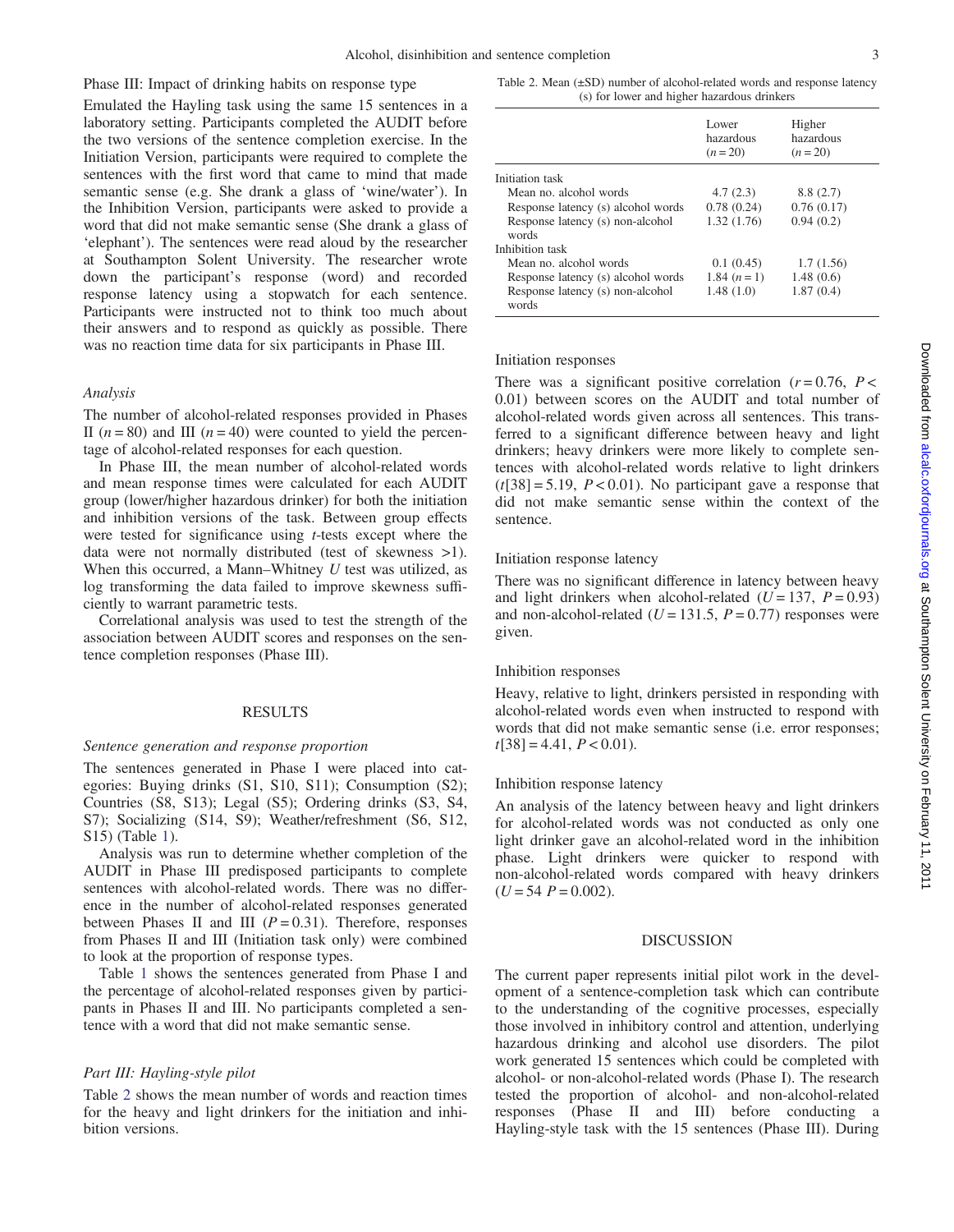Phase III, participants were split into two categories, lower or higher hazardous drinkers (based on AUDIT scores) to determine whether drinking habits influenced response type and response latency.

Participants who scored higher on the AUDIT were more likely to complete sentences with alcohol-related words. This finding may reflect stronger alcohol-related (neural-based) associations and concepts based on previous experience (Stacy et al[., 1994,](#page-5-0) [1997](#page-5-0)). The greater incentive salience of alcohol-related cues in heavy drinkers, and the relative ease with which alcohol-related associations may be activated, may result in ambiguous stimuli being interpreted in an alcohol-related way. This may explain why heavier drinkers show alcohol-related attentional biases even in the absence of alcohol consumption ([Townshend and Duka, 2001\)](#page-5-0). Future research needs to take more detailed data on participant drinking habits (e.g. frequency of binge drinking, number of alcohol units per week) to test this possibility.

Noel *et al.* (2002, [2001](#page-4-0)) have shown that alcohol use disorders and risk of relapse are associated with an inability to suppress pre-potent responding on the original Hayling task. The current work showed a positive relationship between the AUDIT score in non-clinically dependent drinkers and the perseverance of alcohol responding during the inhibition task. A common impairment in cognitive mechanisms involved in suppressing inappropriate responses, may be a pathway to developing alcohol use disorders. Future research which compares a wider range of drinking behaviours, e.g. non-drinkers, social and binge drinkers, and clinically dependent alcoholics, can assess whether alcohol-related responses show a steady continuum alongside drinking habits. Although more research is needed to support this initial evidence, the alcohol sentence completion task may have the potential to measure hazardous drinking and risk for alcohol use disorders. In order to assess this possibility, future research which includes measurements of certain risk factors (e.g. family history of alcohol abuse, age of drinking onset, functional genetic variants) will be needed.

The alcohol theme of the AUDIT may have led to a bias in alcohol-related responding, for example by activating alcohol-related cognitions (Stacy et al[., 1997\)](#page-5-0), in Phase III. Although post hoc analysis did not show any such bias, this needs to be confirmed in future studies. Our ongoing research combines the new alcohol sentences with the original Hayling task which should help in removing any alcohol-related bias. Ongoing research has omitted sentence 6 (Table [1](#page-1-0)), which was originally included because sentence generation (Phase I) respondents provided a number of sentences related to alcohol on 'sunny days' and 'day trips'. Although the sentences used in the Hayling task were chosen to be representative of the ideas illustrated by the Phase I generation task, sentence 6 was substantially longer than the other sentences and under 10% of responses were alcohol-related (measured in Phases II and III). Although other sentences showed a fairly low proportion of alcoholrelated responses, this is seen as a useful element as it allows investigation of other experimental factors. For example, some sentences which naturally generate a low alcohol response rate are required to avoid a ceiling effect (i.e. all sentences trigger high rates of alcohol responses) when indentifying whether the acute effects of alcohol increase the generation, and decrease the suppression, of alcohol responses.

[Rose and Duka \(2008\)](#page-5-0) found that social drinkers were more disinhibited during the classic Stroop task and an alcohol-modified Stroop task after a priming dose of alcohol (0.6 g/kg), relative to placebo. However, they did not find this enhanced disinhibition on other, non-alcohol, modified Stroop tasks. It is possible that the acute effects of alcohol may exacerbate processes of alcohol-related attentional bias and disinhibition as measured by this new task. We are currently using the new task in conjunction with validated cognitive tests to investigate alcohol priming and disinhibition. Alcohol priming is the enhanced motivation to drink which can follow initial alcohol consumption [\(Rose and Duka,](#page-5-0) [2006](#page-5-0)) and is believed to play an important role in binge drinking and relapse [\(de Wit, 1996](#page-4-0); [Shaham](#page-5-0) et al., 2003; Stewart *et al.*, 1984). If heavy drinkers show a greater alcohol response rate following priming on the initiation task this may indicate an attentional bias for alcohol, while during the inhibition phase may signal attenuated interference inhibition processes ([Rose and Duka, 2007,](#page-5-0) [2008\)](#page-5-0).

In terms of response latency, no differences were found during the initiation phase and analysis was not possible on alcohol-related words during the inhibition phase due to the low levels of alcohol-related responses. However, during the inhibition phase, heavy drinkers were slower to respond with non-alcohol-related words relative to light drinkers. Given the discussion above, it is possible that heavy drinkers have a natural tendency to make alcohol-related responses. The longer response latencies may reflect the greater cognitive effort it takes to suppress this tendency and/or the longer cognitive search time it takes to activate an alcohol word, suppress this, and then search for a non-alcohol word. Previous work has shown that alcohol-dependent participants are slower on the inhibition subtest of the Hayling task ([Noel](#page-4-0) et al[., 2001\)](#page-4-0) which may indicate a general impairment of interference inhibition processes as a result of chronic alcohol intake. These possibilities are being investigated in our current work which has embedded the new sentences into the original Hayling task. It is possible that the inclusion of unambiguous non-alcohol sentences will tease apart differences in response latency based on drinking habits. It may also be useful to include unambiguous alcohol-related sentences in future work to test more conclusively whether drinking habits are positively correlated with impaired ability to suppress alcohol responses. However, this was not appropriate in the current pilot as a key aim was to ensure there were no strong alcohol cues to influence the participant's response. It is important to note, however, that the natural tendency to make alcoholrelated responses in ambiguous situations (e.g. during the initiation phase) may have primed alcohol responses in the inhibition phase. However, the key measure in the inhibition phase was the inability to inhibit automatic responses.

A flaw in the study with respect to interpretation of the response latency data was the use of stopwatches which have the potential of inaccurate measurement. Future work should use computer-based voice detection software, which could result in more accurate data and enhance identification of response latency differences. [Fillmore and Rush \(2001\)](#page-4-0) found that a priming dose of alcohol (0.55 g/kg) led to participants selecting a quick response strategy at the cost of making more errors. Our ongoing work will be able to assess whether alcohol's acute effects results in participants responding more quickly while making more errors.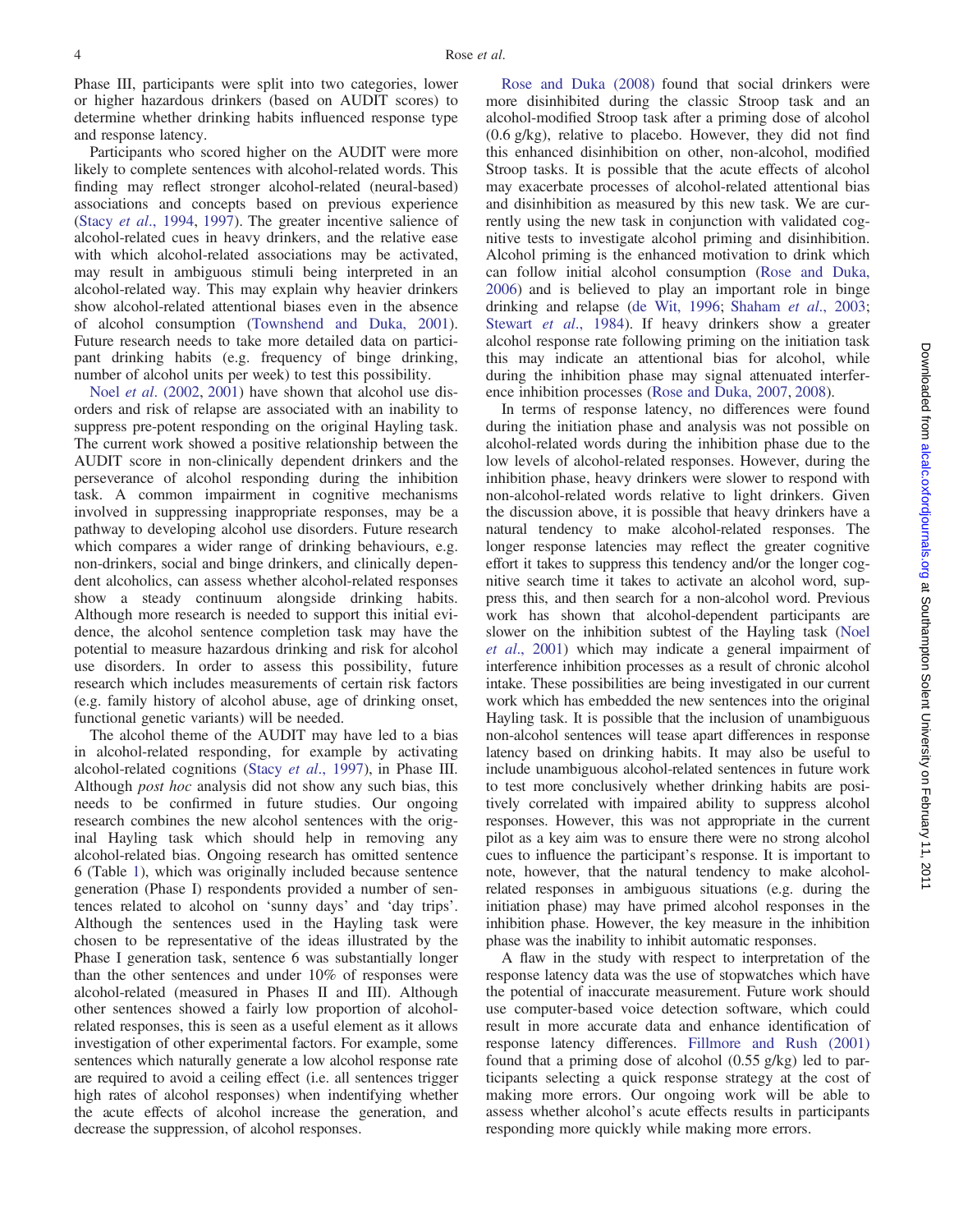<span id="page-4-0"></span>Some research has suggested that the underlying risk factors for hazardous drinking and dependence may differ across gender (King et al., 2003). The current study was not conducted in order to look at gender effects and the unequal numbers of males and females makes analysis inappropriate. Future research which is adequately controlled and powered can investigate whether mechanisms of inhibitory control and attention, as measured by the current task, are more important in male or female drinking practices.

Although the Hayling task is primarily an inhibition task, it also involves aspects of planning, semantic search, manipulation of information, selection and evaluation of the response (Collette et al., 2001). These processes will also be involved in the alcohol-sentence completion task. Although beyond the scope of the current pilot study, future research will include validated measures of these cognitive processes in conjunction with the alcohol-sentence completion task.

Both cognitive-behavioural and imaging research have the potential to increase understanding of the processes involved in the new task and how it may be used in clinical populations to identify risk factors for important phenomena, such as relapse. Collette et al.'s (2001) imaging study found that the left superior temporal gyrus and the right inferior parietal were storage areas for semantic content. Response inhibition was associated with activation within the left-side middle and inferior frontal areas, supporting the hypothesis that inhibition processes are linked with the prefrontal cortex (Collette et al., 2001; Johansson and Hansen, 2000; Maguire et al., 2003). In addition, activation of the inferior frontal region appeared important in the selection and evaluation of appropriate responses. This activation was more localized to the anterior region during the inhibition task, which is linked with the findings of Burgess and Shallice (1996) employing the original Hayling task. Both acute and chronic alcohol consumption affect a wide range of brain regions, including the prefrontal cortex which involves the anterior cingulate and orbitofrontal cortices important in executive functions such as inhibitory control (Crews and Boettiger, 2009). Future research can determine how acute alcohol administration affects such activation and how this translates to responding. In addition, given that the current pilot data showed differences in responses between light and heavy social drinkers, it will be important to see how activation differs between individuals with different drinking habits.

One main weakness of the current study was that Phases I and II were conducted by email, therefore, there was no control over what the respondents were doing at the time of participation. The email method was the most practical for obtaining data from a large number of individuals in a relatively short amount of time. Future, laboratory-based research, which takes more detailed measures of participant characteristics and drinking habits, will test the validity and reliability of the new task.

The current pilot data introduces a new set of incomplete sentences which can be completed with alcohol or non-alcohol-related words and which may be used alone or in conjunction with other sentence completion tasks. The task allows measurement of several important processes; how drinking habits, learning, memory and attention influ-ence interpretation of ambiguous contexts ([Stacy](#page-5-0) et al., [1994,](#page-5-0) [1997\)](#page-5-0) whereas at the same time assessing mechanisms of inhibition and control (Burgess and Shallice, 1996). The

new task should contribute to our understanding of the complex cognitive mechanisms underlying drinking habits and, potentially, highlight individuals at risk of hazardous drinking and alcohol use disorders.

## REFERENCES

- Babor TF, Higgins-Biddle JC, Saunders JB et al. (2001). AUDIT: The Alcohol Use Disorders Identification Test Guidelines for Use in Primary Care. Switzerland: Department of Mental Health and Substance Dependence, World Health Organization.
- Bechara A, Martin EM. (2004) Impaired decision making related to working memory deficits in individuals with substance addictions. Neuropsychology 18:152-62.
- Berridge KC, Robinson TE. (2003) Parsing reward. Trends Neurosci 26:507–13.
- Burgess PW, Shallice T. (1996) Response suppression, initiation and strategy use following frontal lobe lesions. Neuropsychologia 34:263–72.
- Chen AC, Porjesz B, Rangaswamy M et al. (2007) Reduced frontal lobe activity in subjects with high impulsivity and alcoholism. Alcohol Clin Exp Res 31:156–65.
- Collette F, Van der Linden M, Delfiore G et al. (2001) The functional anatomy of inhibition processes investigated with the Hayling task. Neuroimage 14:258–67.
- Crews FT, Boettiger CA. (2009) Impulsivity, frontal lobes and risk for addiction. Pharmacol Biochem Behav 93:237-47.
- de Wit H. (1996) Priming effects with drugs and other reinforcers. Exp Clin Psychopharm 4:5–10.
- Field M, Mogg K, Zetteler J et al. (2004) Attentional biases for alcohol cues in heavy and light social drinkers: the roles of initial orienting and maintained attention. Psychopharmacology (Berl) 176:88–93.
- Field M, Schoenmakers T, Wiers RW. (2008) Cognitive processes in alcohol binges: a review and research agenda. Curr Drug Abuse Rev 1:263–79.
- Fillmore MT. (2003) Drug abuse as a problem of impaired control: current approaches and findings. Behav Cogn Neurosci Rev 2:179–97.
- Fillmore M, Rush C. (2001) Alcohol effects on inhibitory and activational response strategies in the acquisition of alcohol and other reinforcers: priming the motivation to drink. J Stud Alcohol 62:646–56.
- Johansson AK, Hansen S. (2000) Increased alcohol intake and behavioral disinhibition in rats with ventral striatal neuron loss. Physiol Behav 70:453–63.
- King AC, Bernardy NC, Hauner K. (2003) Stressful events, personality, and mood disturbance: gender differences in alcoholics and problem drinkers. Addict Behav 28:171–87.
- Leventhal AM, Schmitz JM. (2006) The role of drug use outcome expectancies in substance abuse risk: an transformational model. Addict Behav 31:2038–62.
- Lubman DI, Yucel M, Pantelis C. (2004) Addiction, a condition of compulsive behaviour? Neuroimaging and neuropsychological evidence of inhibitory dysregulation. Addiction 99:1491–502.
- Magid V, Maclean MG, Colder CR. (2007) Differentiating between sensation seeking and impulsivity through their mediated relations with alcohol use and problems. Addict Behav  $32:2046-61$
- Maguire RP, Broerse A, de Jong BM et al. (2003) Evidence of enhancement of spatial attention during inhibition of a visuomotor response. Neuroimage 20:1339–45.
- Noel X, Van der Linden M, Schmidt N et al. (2001) Supervisory attentional system in nonamnesic alcoholic men. Arch Gen Psychiat 58:1152–58.
- Noel X, Sferrazza R, Van Der Linden M et al. (2002) Contribution of frontal cerebral blood flow measured by (99m)Tc-Bicisate spect and executive function deficits to predicting treatment outcome in alcohol-dependent patients. Alcohol Alcohol 37:347–54.
- Poulos CX, Parker JL, Le DA. (1998) Increased impulsivity after injected alcohol predicts later alcohol consumption in rats: evidence for 'loss-of-control drinking' and marked individual differences. Behav Neurosci 112:1247-57.